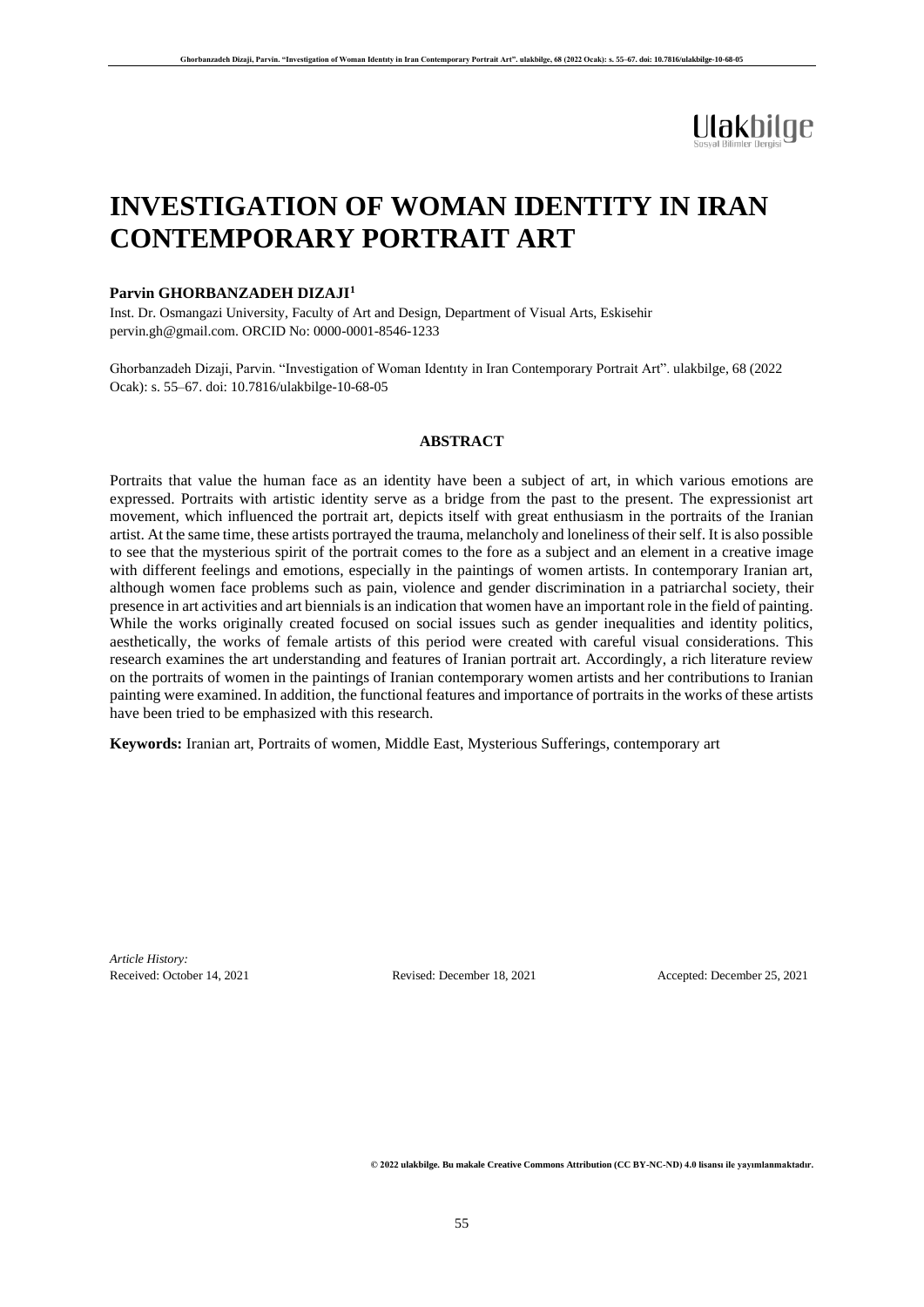#### **Introduction**

In the history of contemporary art, the female artist has assumed a new identity. Portraits and female bodies are seen more intensely in contemporary paintings. This is an indication of the heightened importance of individuality and the enormous psychological power that pervades these works. On the other hand, it is possible to see the image of woman in painting as a source of pleasure. Akbulut (2012), thinks that painting is not only a visual object, a creation, but also a source of pleasure, apart from what it wants to convey (p.XIII). The 20th century art movement emerged in Germany against the positivism, naturalism and impressionism movements in an environment of political instability and economic depression. This movement, which also influenced Iranian art, caused the artists to highlight violence, pessimism and extraordinariness in their works. Most artifacts are irritating and have a harsh effect at first glance. This movement has influenced many types of art, especially painting. The lines are quite harsh and sharp, and the colors are exaggerated. Originality is in the most efficient image and at the same time, criticism is made with the harshest language and ease. Portrait and still life genres were among the first genres that Iranian artists tried with pleasure to experiment, learn by experience and in these two ways to understand the representational image. The history of still life in Iranian art is uncertain, but portrait painting has a long history. For example, portraits of Iranian political and historical figures can be traced back to Persian and Parthian times. Portrait art was somewhat marginalized not only during the modernization of Iran but also in the modern period in general. In the various portraits of the New Trend, the painter abandons the conflict of resemblance and tends towards simplification. Modernists tied the portrait less to the concept of man and to the subject's individuality, and sought more qualities for collective identities in their portraits. It should be noted that modern artists have experienced portrait art at the beginning of their research and from the first generation and some of these works have remarkable features and characteristics. After the 1979 Iranian revolution, all cultural values were turned upside down, and it also affected the understanding and development of art. This interaction inevitably affected the art of the porter and imposed restrictions on the works of the artists. These changes have triggered the re-emergence of this movement, such as the Saggahaneh movement in Iran, and also the beginning of a new art movement. During the Revolutionary years, the portrait art re-evolved, and portraiture seemed essential to expressing feelings and beliefs. But during this period, the individuality of faces in the form of Symbolic portraits declined and personality traits increased. Since the mid-seventies, we see that with the wave of pluralism in contemporary art, portrait art has come to the fore in figurative painting and a new understanding has begun to emerge. It is also possible to see that the mysterious spirit of the portrait in Iranian painting comes to the fore as a subject and an element in a creative image with different feelings and emotions. The chosen body concept and portraits of women are just like the examples of artists such as Freud, Bacon, Seville and Tuymans, aims to create an intellectual language about the body and portrait in contemporary painting by making use of the traditional perception system. The aim of the research is to examine the works of women painters who play an important role in Iranian contemporary art. This research, by looking at the historical development of the portrait, tried to follow the historical process of the female figure and portrait as an art image in the works of male and female artists in Iranian contemporary art. Afterwards, it aims to investigate the portraits of women in the works of famous contemporary Iranian women painters such as Sonia Balassanian, Şirin Neşat, Rozirta Sheref Jahan, Saghar Pezeshkiyan, Shohreh Mehran, Rana Farnood, Elaheh Heydari, Afarin Sajedi, related to portrait art. In the last part of the research, the hidden feelings of the researcher in the inner world of expressive portraits and the painting "Tranquility I", "Tranquility II", "Tranquility III" from the "Mysterious Pains II" series will be reviewed.

#### **Portrait Studies in Iranian Contemporary Art**

In order to examine the portrait art in Iranian contemporary art, it is necessary to examine the art movements before and after the Iranian revolution. Last 43 years ago, Iran has been under a strong western influence in the field of art due to the prevalence of cultural globalization. Some reactions have emerged against this western influence such as; "acceptance", "resistance", and a mixture of these two thoughts are not included. The first of these is the victory of global culture. The second is the fight against globalization. The third is the hope of inclusion in globalization (Mohammadriza,M ;Masume, T & Abdollahi H, 2014, p.89). These three paradigms have been repeated in every age, causing the emergence and shaping of three approaches in art. The art that started with the revolution has some features apart from the art of the previous period. The art of this period was indifferent to the art of modernism and demanded that its promotion in culture and art centers be abandoned. On the other hand, by paying attention to traditional and national arts, realism and folk art were given importance. At the end of the 1980s, in this environment where Western art can be easily introduced, this introduced art has had an impact on the emergence of different art trends in Iranian contemporary art. In this case, Iranian contemporary painting was more influenced by European modern art styles (Guderzi, 2017 H.ş, p.172). With the establishment of the Islamic government in Iran, almost all the arts that were feminine in form - including dance, singing, ballet, fashion - were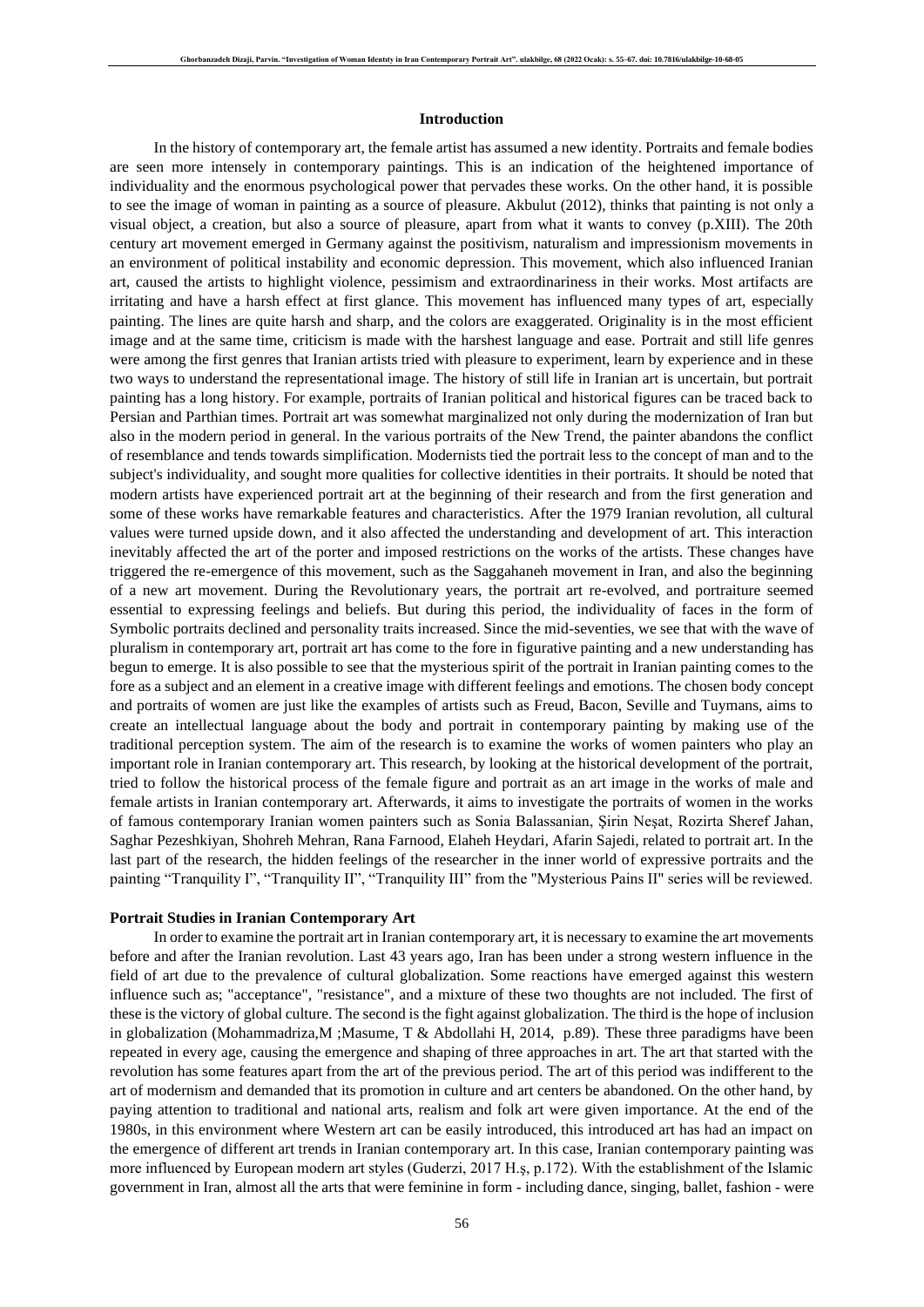either completely abandoned or restricted. This marginalization and repression manifests itself in dark or protestant contemporary works of art in post-revolutionary Iran (Issa, 2001: 26).Women are portrayed in these works in a bold and militant manner, which is a kind of protest against their social oppression. With the introduction of hijab in the country, the issue of hijab and chador formed a large part of the work of critical female artists (Grigor, 2014:212-216). Hijab and chador in the works of some Iranian women artists abroad, become a symbol to show religious strictures and female self-destruction (Amirsadeghi, 2009:100).

Armenian artist Sonia Balasanyan was one of the first artists to draw the attention of Western audiences to the chador. The artist in his series "Black Days" portrays women in hijab and black veils in an atmosphere full of fear. Nahid Haghighat, a contemporary Iranian female artist known for her Printmaking, focuses on portraits of sad, hopeless and lonely women in her works. In his Aquatint works, artist portrayed Iranian women in a dark and sad atmosphere, fearing being watched and longing for freedom (Daftari, 2014:40).The portraits of women covered in black and sometimes faded are perhaps the representation of the slowly disappearing freedom and happiness. More precisely, these works shows that the gloomy life stories of Iranian women (Figur 1).



**Figure 1.** Nahid Haghighat, Monoprint, 28 x38 cm.<http://arthibition.net/fa/product/show/27677/Untitled>

Women artists who continue their art life in the country; by the addressing the marginalized female identity, they have mostly focused on the distorted, repressed and painful portraits of women (Eigner, 2015:180).Between the years after the Iranian Revolution (1997-2014), Iranian contemporary art began to be exhibited in the everevolving art markets outside of Europe and America. The wealthy states of the Gulf created markets for the works of regional artists. The museums of these countries have grown and held international exhibitions such as the Sharjah Biennial, Art Dubai and Christie's (Keshmirshekan, 2011, p.76).

#### **Examining the Image of Women in the Works of Contemporary Iranian Male and Female Artists**

Despite the fact that Middle Eastern countries have a rich culture, they do not show a very positive approach to the fact that women are seen as an art image in their artistic identity or in their works of art. As mentioned earlier, although the art movements and understanding after the Iranian revolution brought restrictions, it has also had a positive effect on Iranian art. Especially in the works of women artists, this effect is seen in the female figures and portraits used as a rebellion against power, pessimism and marginalization. The female image, which takes place in the works of male artists as well as Iranian female artists, has been exhibited with very different visual approaches. More precisely, the identity of woman is given meaning depending on the gender of the artist. The findings show that the female image in Iranian male paintings has a system of descriptive, iconic and stereotypical indicators of the ideal woman. However, Iranian female painters have an explanatory, nonstereotypical and interpretive view of the real characteristics and conditions of women. On the other hand, the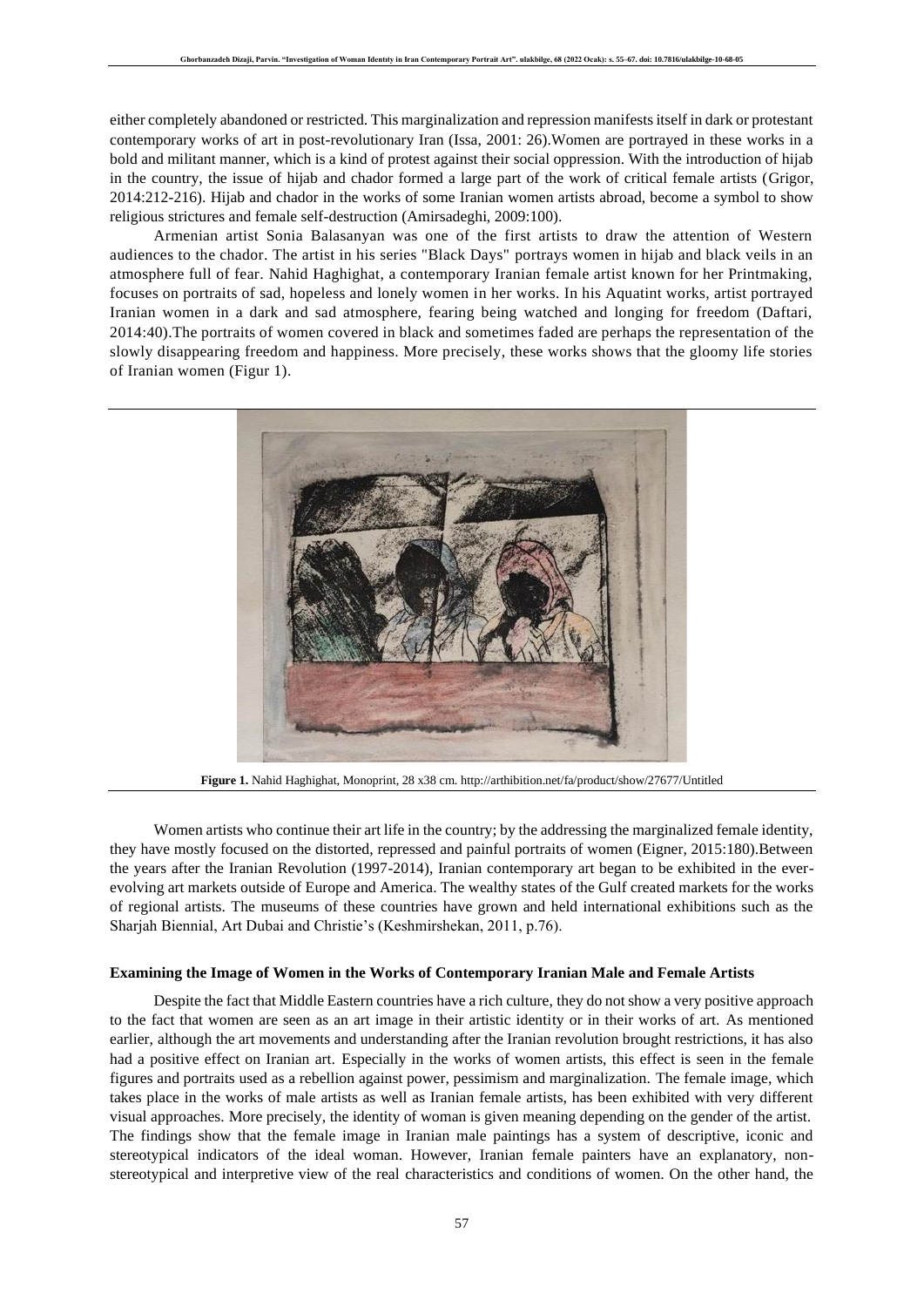reference to Iranian women in male painting is a semantic, allegorical and mythical reference. Male artists depict not being a woman, but feminine traits and implicit and subjective meanings of being a woman, such as beauty and tenderness. But in women's painting, the representation of the image of a woman is based on the feminine experience. Female painters try to express the dilemmas of the bio-world of women, but men artists, regardless of these conditions, depict women in an imaginary space. Unlike male painters, female painters do not portray themselves as mythical and idealistic creatures in their paintings. Instead, they try to use strategies to distort stereotypes in women's paintings and create an image of women. It is possible to see the concrete example of this idea in the self-portrait work of Iranian female artist Sonia Balassanian. We are faced with a brave Anatolian woman who has survived and is an iconic witness to her own destruction. In the artist's self-portrait collage works, we mostly see the repetitions of Persian words such as stoning and rape (Figure 2).



**Figure 2.** Sonia Balassanian, Self Portrait, Franklin Furance Gallery. New York. 1983[. https://www.soniabalassanian.com/collages](https://www.soniabalassanian.com/collages-self-portraits/)[self-portraits/](https://www.soniabalassanian.com/collages-self-portraits/) Date of Access: 28.01.2022

In these works of Balassanian, it is also possible to see the overlapping of traditional Persian legal certificates and multiple fingerprint signatures. This kind of artistic approach; reminds of the famous contemporary Iranian feminist artist Şirin Neşat's photographic works "Women of God" (Figure 3).



**Figure 3.** Şirin Neşat, Women of God, Photograph. [https://www.achtzig.com/2018/03/shirin-neshat-in-der-neuen-galerie-frauen](https://www.achtzig.com/2018/03/shirin-neshat-in-der-neuen-galerie-frauen-zwischen-orient-und-okzident/)[zwischen-orient-und-okzident/](https://www.achtzig.com/2018/03/shirin-neshat-in-der-neuen-galerie-frauen-zwischen-orient-und-okzident/) Date of Access: 15.01.2021

Rozita Sarafjahan is one of the most important female artists that can be given as an example in Iranian art after 2005. It is possible to see the features of the post-modern style in his works in the 6th Sense Collection (Figure 4). The artist, who lives in a patriarchal society, has discussed and criticized the issue of gender in his works by revealing this situation. The artist, who uses different tools as the characteristics of contemporary art to reveal his own thought, used digital printing, stitches and threads hanging from these stitches on his canvases. The artist pointed out the troubles and sufferings of people who lived at that time, including himself, by drawing his own photograph and, turning to history, bullets, knives and other war tools in detail on his canvases (pointing to the Iran-Iraq war). The bullets coming out of the barrel on his canvases, the broken glass of the windows, the scattered and tangled ropes in his canvases tell that the bad results of the wars in history (especially the Iran-Iraq war) can never be repaired so that the pain. So that the pain and the sadness left behind will always be remembered it.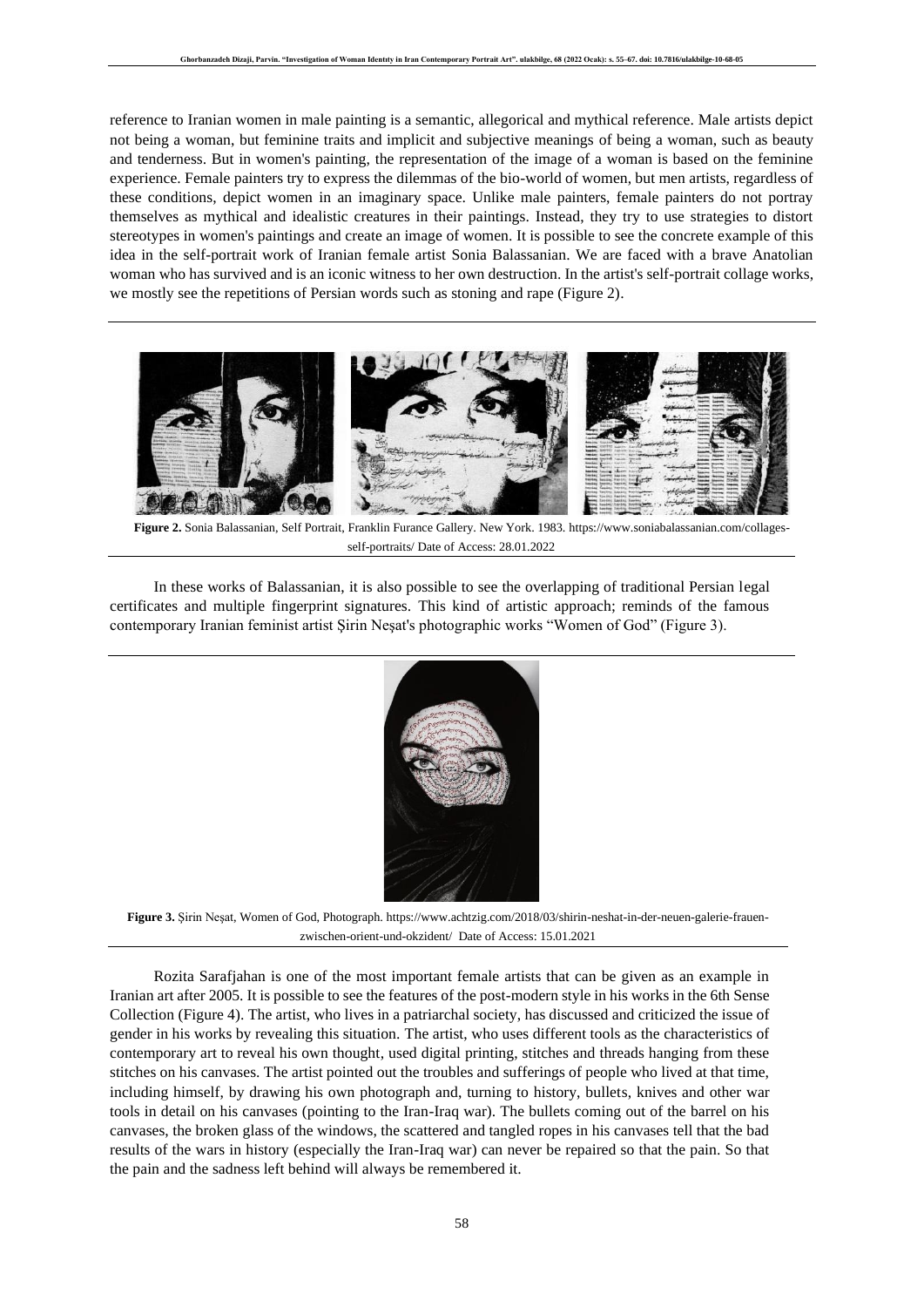It is seen that the name of the said collection belonging to the artist comes from the Iran-Iraq wars of the 1980s, experienced by the third generation artists, including herself, and the number 6 in the collection comes from here.



**Figure 4.** Rozirta Sheref Jahan, Untitled, Digital Printing and Sewing on Canvas, 201.<https://herfeh-honarmand.com/blog>. Date of Access: 01.06.2021

The artist emphasizes the history of the most important events in his life, with various numbers, with the expressionist color flows on the black and white portrait. Iranian male painters often present full-length pictures of women, while female painters paint busts, incomplete and fragmentary pictures of female bodies. The fulllength drawings of female figures surprisingly emphasize the feeling of being surrounded by the male artist and the perfection of a woman. However, the fragmented female body in women's paintings shows the multi-layered meaning and the difficulty of recognizing it. In the works of Iranian male painters, the passive female image (fulllength with a matte look) is accompanied by a representation of the general condition of the body in dance and humor. In these works, the female beauty is shown with emphasis on raised lips and very long hair . In contrast, female painters depict women with short hair and do not emphasize the stature of women, undramatic images of women. In addition, female painters, unlike male painters, portray women without make-up or with distorted and unsightly make-up. It is possible to see this kind of approach in the work of Saghar Pezeshkiyan, a female artist in Iranian contemporary art, on the dull and unaesthetic female figure (Figure 5).



**Figure 5.** Saghar Pezeshkiyan, Untitled, oil painting on canvas, 100 x 50cm, 2009[. https://herfeh-honarmand.com/blog](https://herfeh-honarmand.com/blog) . Date of Access: 03.11.2021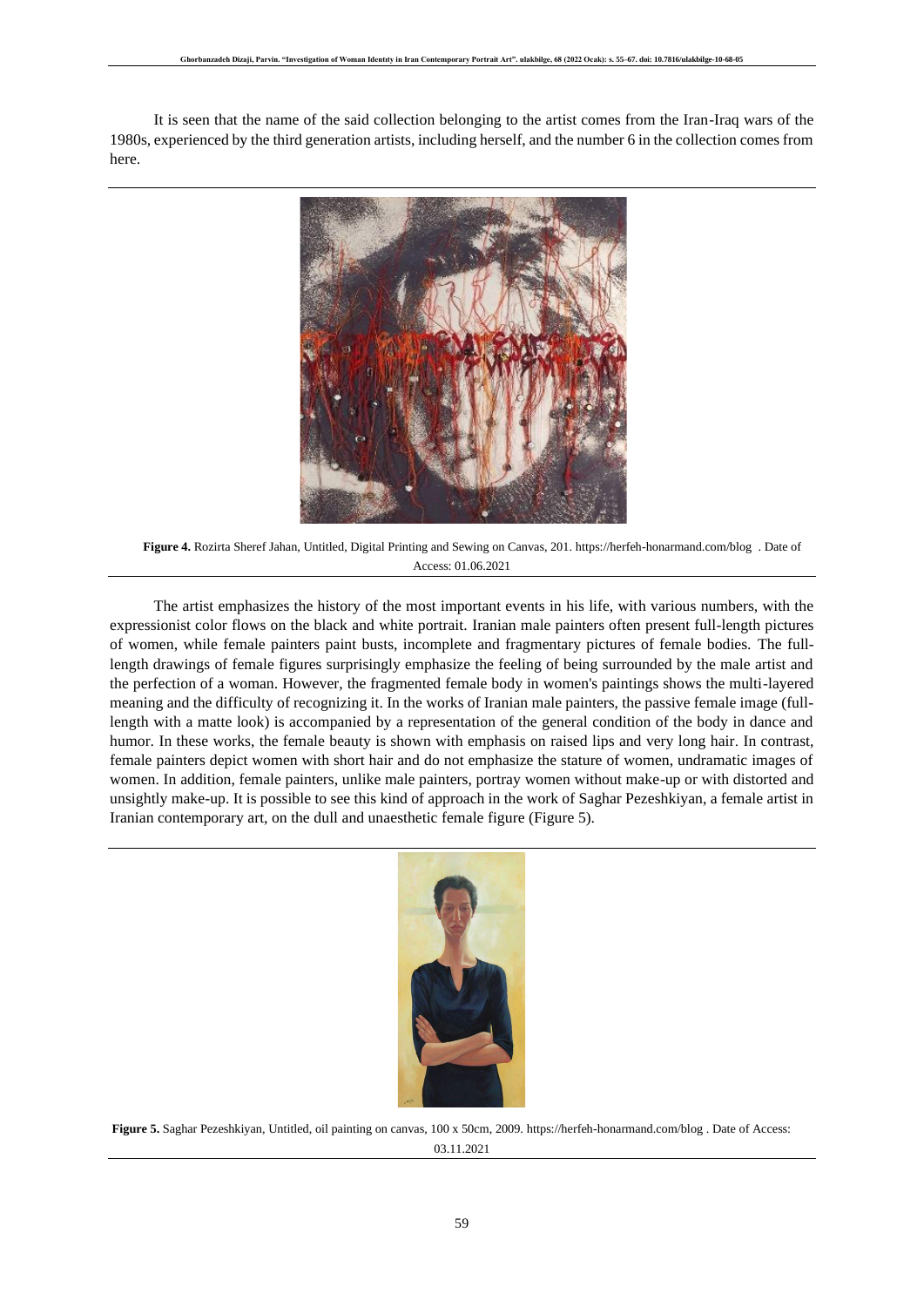The artist distorts the female body proportions, making the woman look taller and like the characters in cartoons. The thoughtful and yet upright woman emphasizes that she does not have to make herself popular with the society with her daily blue-toned dress. The presence of the two-dimensional yellow color in the background probably represents the woman's place in a dangerous world. The bony, masculine body and facial structure of the woman, and her stagnant and worried facial expression are also noteworthy. Thus, according to the researches, the art of painting in Iran, Male painters often portray women in formal and local costumes. Unlike female painters, women are shown in informal clothes and mostly in home clothes, just like in the example of Pezeshkiyan's Painting or the female figure in Shohre Mehran's painting (Figure 6).



**Figure 6.** Shohreh Mehran, "Wind", oil painting on canvas, Tehran, Iran. 2020. [https://galleryinfo.ir/Event/fa/11959#lg=1&slide=0.](https://galleryinfo.ir/Event/fa/11959#lg=1&slide=0) Date of Access: 04.02.2021

Apparently, Female painters depict women in informal situations and in costumes such as home wear. An image that lacks masculine beauty and is close to the lived experience of women. Female painters show men trying to break false visual stereotypes towards women in their thinking. They resist subjectification and, by applying new visual strategies to painting, create gaps in the reproduction of the dominant male mentality in culture. As a result, the image of women as a modifier in different historical and social contexts can help us to understand them more deeply. According to the sociological theories of theorists such as Michel Foucault, Michel Dosserto and John Fisk, it can be concluded that confronting the exercise of power in society leads to the use of the strategy of resistance. According to this theory, Michel Foucault deals with the subjectivation process of women in male painting and the strategies to resist this subjectification in female painting. According to Foucault, the form of power exerts its power on the immediate daily life that gives identity to the individual. This power is the kind that makes people the subject (Foucault, 2006, p. 348). On the other hand, according to Naklin (1992), one area of power and resistance strategy is women confronting the dominant discourse of men. Feminist art, which was born in the 1960s as an important act of women's resurrection, By influencing the Middle East countries, it succeeded in continuing its footprints to Iranian contemporary art. The result of this rebellion is seen in the paintings of all Iranian women artists given as examples.Looking at the manifesto of the feminist movement, female artists had aim to fight against the privatization of women in the dominant male discourse. In addition, awareness in society can cause great changes. This view expresses itself in a good visual in the field of art and especially in the works of Iranian women artists. According to Naraghi (2007), Women's awareness of the dominance of masculine visual culture manifested itself in various forms of resistance. In this way, feminist art displayed lived, emotional and emotional experiences with unprecedented honesty and reflected a deliberate attempt to achieve a feminine form and language (p. 45). We can see this style of approach in the works of many contemporary female painters. Most of the introduced artists are aware of this issue and have expressed their protest in the form of paintings, but in the case of women, this type of protest is mostly considered to be the use of women. According to Korsmeyer (2004); Feminists believe that there is a big difference between the works of male and female painters in depicting women. Looking at Iranian art; the use of the female image also shows awareness in the works of male and female painters. We also see that certain rules appear in describing women, depending on Iran's cultural assets and religious beliefs. Contrary to the history of European painting, which has always had women's naked bodies in Iranian painting history, nude images of women were not depicted,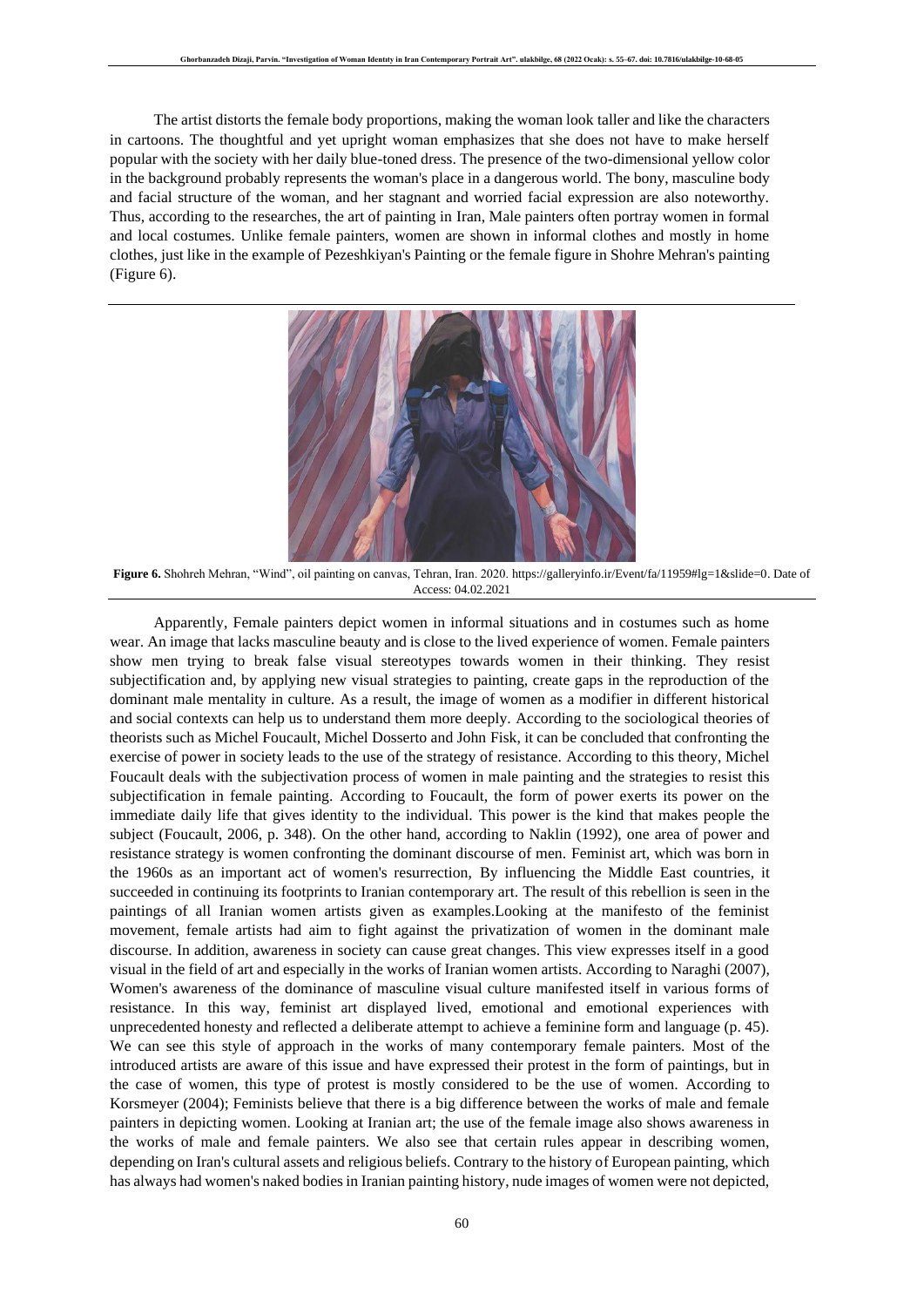except for a few cases in Safavid and Qajar palace paintings (Ekhtiar, 1999). In fact, Iranian painting is a clear example of paintings that emphasize the perfection and beauty of the face, without emphasizing the sexual organs of the body. Although this still exists as a cultural prohibition in Iran's contemporary visual culture and painting; it is possible to come across nude female figures within certain limits. This kind of approach is seen in the selfportrait work of Iranian female artist Rana Farnood (Figure 7).



**Figure 7.** Rana Farnood, Self-Portrait, Mixed media on canvas, 100 x 70 cm, 2016.<https://herfeh-honarmand.com/blog>Date of Access: 06.01.2021

As a result, it can be said that the painting of Iranian women is an arena for confronting the masculine mentality and, according to Foucault, it is a struggle against the subjectification of women. Iranian women painters are trying to shape the visual patterns that men have about women. They resist subjectivation and create gaps in the reproduction of the culture's dominant male mentality by applying new visual strategies to painting.

#### **Anatolian Woman Portraits in the researcher's paintings**

With the great changes that Western art witnessed after the 19th century, the concern of the artists was to show the truth in society; it's an extremely ugly and dark-looking reality. It is possible to think that Marker Proust's sentence "Happiness is good for the body, but it is sadness that develops the strength of the mind" is a summary of the reality faced by modern man. This interpretation of happiness, the joy that springs from consciousness, in the works of philosophers such as Nietzsche and Michel Foucault, tried with all her might to expose the violence under the skin of the city. Jill Deleuze tells us the hysterical smile of painter and model, confronts us with the animalized figure, and calls violence an integral part of the artist's work, even where Francis Bacon deals with the logic of emotion in her work. Women painters also used art as a tool to protest the approach of governments and politics, depicting poverty, famine, and war. On the other hand; in the modern world, the presence of women in the art of painting has taken on special states that are full of spaces of frustration, depression, violence, stress, lack of security, and its use of tools. One of the biggest reasons for the emergence of sadness and sadness in works of art is the absence of happiness. But a lack of happiness doesn't necessarily produce grief. The artist who turns to the dark space is, in itself, in search of light. The artist who covers crying faces in photography is looking for the lost smiles of her subjects. This search, although it goes through the path of darkness and sorrow, but can seek mental happiness. The motivation to work even in such a sad atmosphere stems from the pleasure that the artist seeks, but this pleasure, according to Jill Deleuze, may be violent pleasure, it is unlikely to make the audience happy. Therefore, contemporary art, which is based on the events and concerns of the artist and today's people, is sadder than a joyful expression for modern people. Nowadays, the traumas that suddenly experienced by humanity in the world brought great responsibility to the art world and also emphasized the social value of art once again. According to Berger (2018), "indifference is the danger that art constantly faces" (p.419). In other words, the fact that art has a critical side as well as the well-known and acclaimed concept of beauty shows that although it is not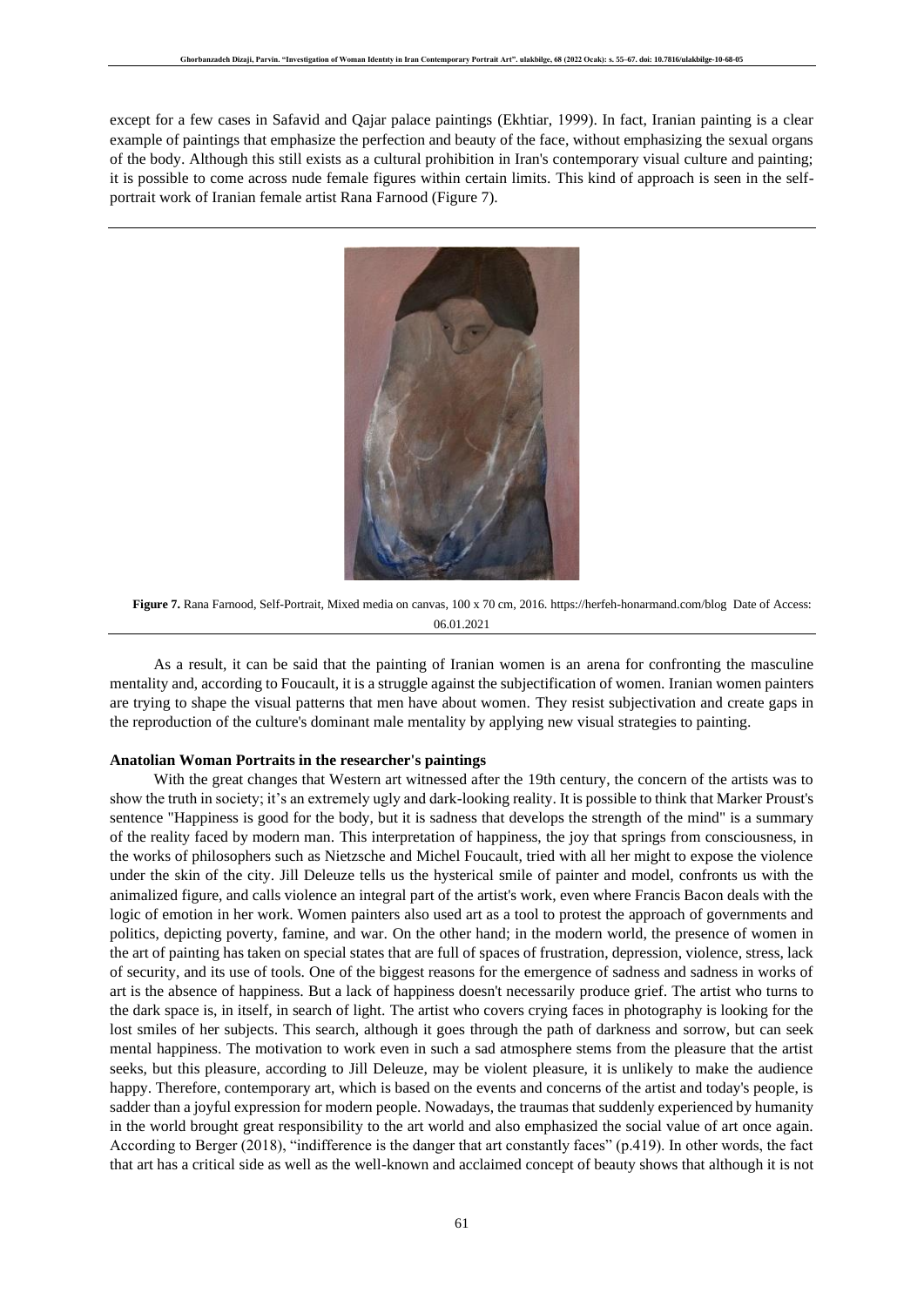tolerated, it does not remain indifferent. Art is not always kind, and sometimes it can be exclusionary. According to Berger:

"Art is always exclusionary - it has to do this in order to maintain the calm in which it can be heard. However, this exclusion can easily lead to indifference, which leads to a decrease in energy. Thus, the need for art to be revived cyclically arises" (Berger, 2018:419).



**Figure 8.** Ghorbanzadeh, P. "Mysterious Suffering II" series, "Tranquility I ". Mixed Media on Canvas. 120 X 100 Cm. 2019. Photograph of the Researcher.

It is possible to see loneliness, sadness, anger, fear, crushed and bruised freedom, beaten hearts and yet peaceful and innocent Anatolian women portraits in the painting samples of the researcher's "Mysterious Pains II" series (Figure 8). We should think of these mysterious bodies as a resurrection story, especially of the difficult life of Anatolian women. In the painting of women artists who are under the influence of today's events, warm colors, bright and bright spaces of the palaces have been replaced by cold and dark colors, intertwined and depressive figures and faces. Traces of young princes and golden palaces no longer appear in art. Bodies always remain mysterious. Throughout art history, artists have always dealt with certain or uncertain mystery; in the giants created by Mehmet Siyah Kalem, in Monalza's mysterious gaze and smile, in Malevich's deep spiritual feelings, in Mondrian's upright and cold bodies, in Caspar David Friedrich's mysterious atmospheric paintings or in Fernand Khnopff's half-human and half-animal bodies. etc. We see many more works like these in the history of art (Ghorbanzadeh.D, 2017, p.550). A wide and open space for different artistic tastes was created in Iranian painting in the early 1970s. Considering the historical situation of women, who, as expected, are a reminder of the do's and don'ts that society imposes on women, women artists have sought a new identity in their works instead of the stereotypical, mythical and decorative representations of women. Thus, in this period, in pursuit of female identity, they constructed the deconstruction of past images and the "reality of being" and portrayed the reality of "being a woman". In this period, painters created abstract figures with modern textures and techniques by combining elements of daily life with traditional elements and even elements taken from legend. In today's Iranian art, although the number of female painters is increasing, they express themselves more successfully in contemporary art activities. Although the footprints of social discrimination are felt in today's Iranian art, there is a resurgence against it by female artists. Trying to portray everyday life with all its difficulties, women painters rebel against the selfish taste of male domination. Thus, we should think that the portraits of women in 21st century Iranian art are generally a reflection of the artist's mood and cultural pressure. The abstracted Anatolian woman portrait found in the work of the Iranian contemporary female artist, Elaheh Heydari; is a visual story of a melancholy woman trapped in blue tones of repressed emotions (Figure 9). It can be seen in this painting, reminiscent of Picasso's blue period paintings, which describe the lonelines, sadnes and expectation of women very simply with simplified lines.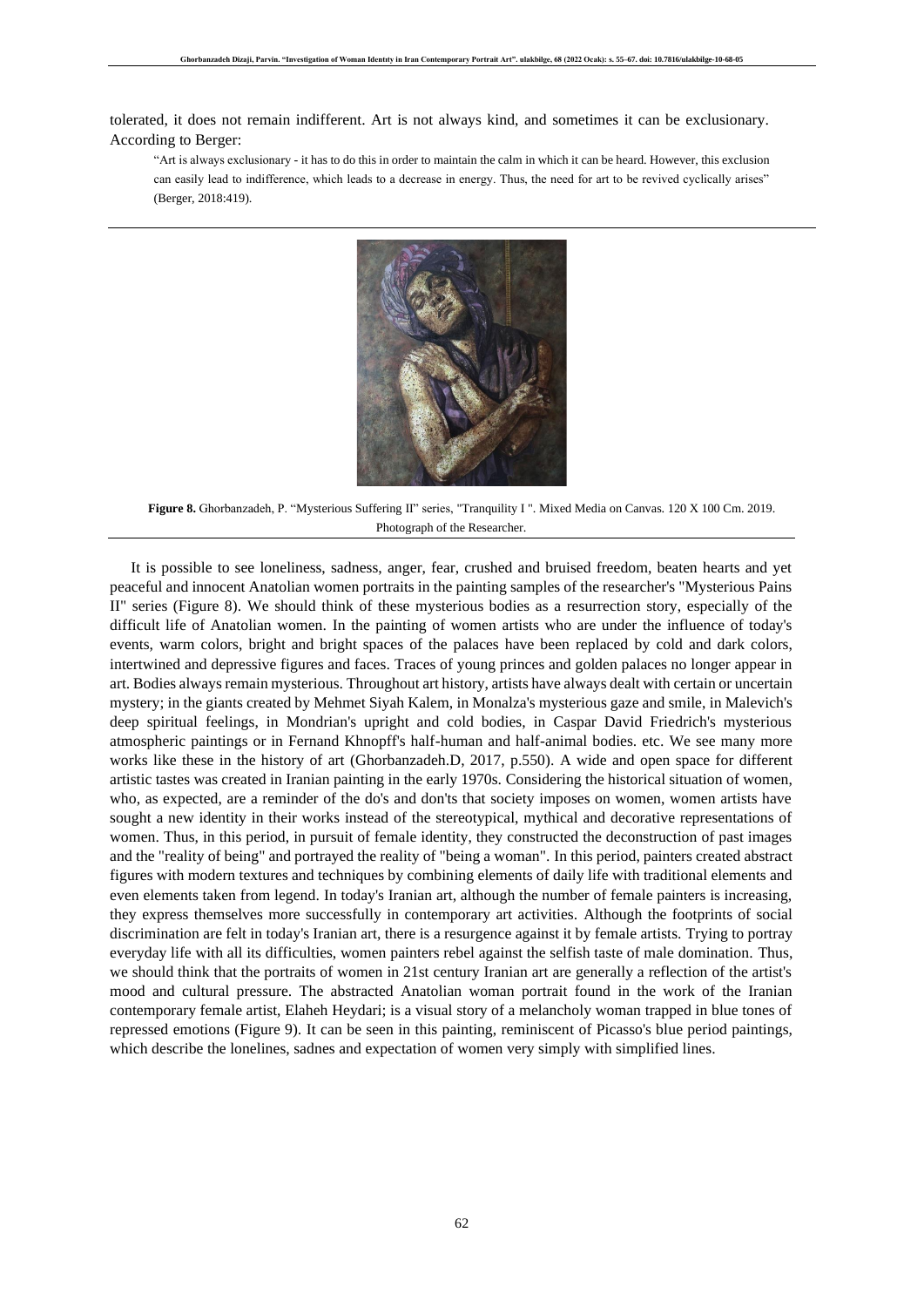

**Figure 9.** Elaheh Heydari, Oil Painting on Canvas, 90 x 90 cm, 2006.<https://herfeh-honarmand.com/blog>Date of Access: 01.12.2021

In the classical paganism world, female body focuses on perfect beauty, while this view continues in an image through the image of Madonna in Christianity, other concepts such as innocence and sadness are also seen in it. After the beginning of the modernization period, with all the concepts being turned upside down, there has been a change in the meaning of the human and especially the female figure in art. Modern art has added meanings such as exposure to violence, objectification and alienation to the female figure. Exposing the bodies to violence has caused the human spirit to be crushed more. Suffering and inner fragmentation have always manifested themselves in different Visuals by artists in art. Looking at the Anatolian culture; we see that women face problems such as pain, violence and gender discrimination in a patriarchal society. These negative factors sometimes manifested themselves in bruised bodies, painful looks and beaten portraits, as seen in Aferin Sajedi's work "The Eyes"(Figure 10).



**Figure 10.** Afarin Sajedi, "The Eyes", Oil Painting on Canvas, 2009[. https://bayanbox.ir/view/3375957048067203554/photo-2016-07-03-11-](https://bayanbox.ir/view/3375957048067203554/photo-2016-07-03-11-24-34.jpg) [24-34.jpg](https://bayanbox.ir/view/3375957048067203554/photo-2016-07-03-11-24-34.jpg) Date of Access: 07.01.2021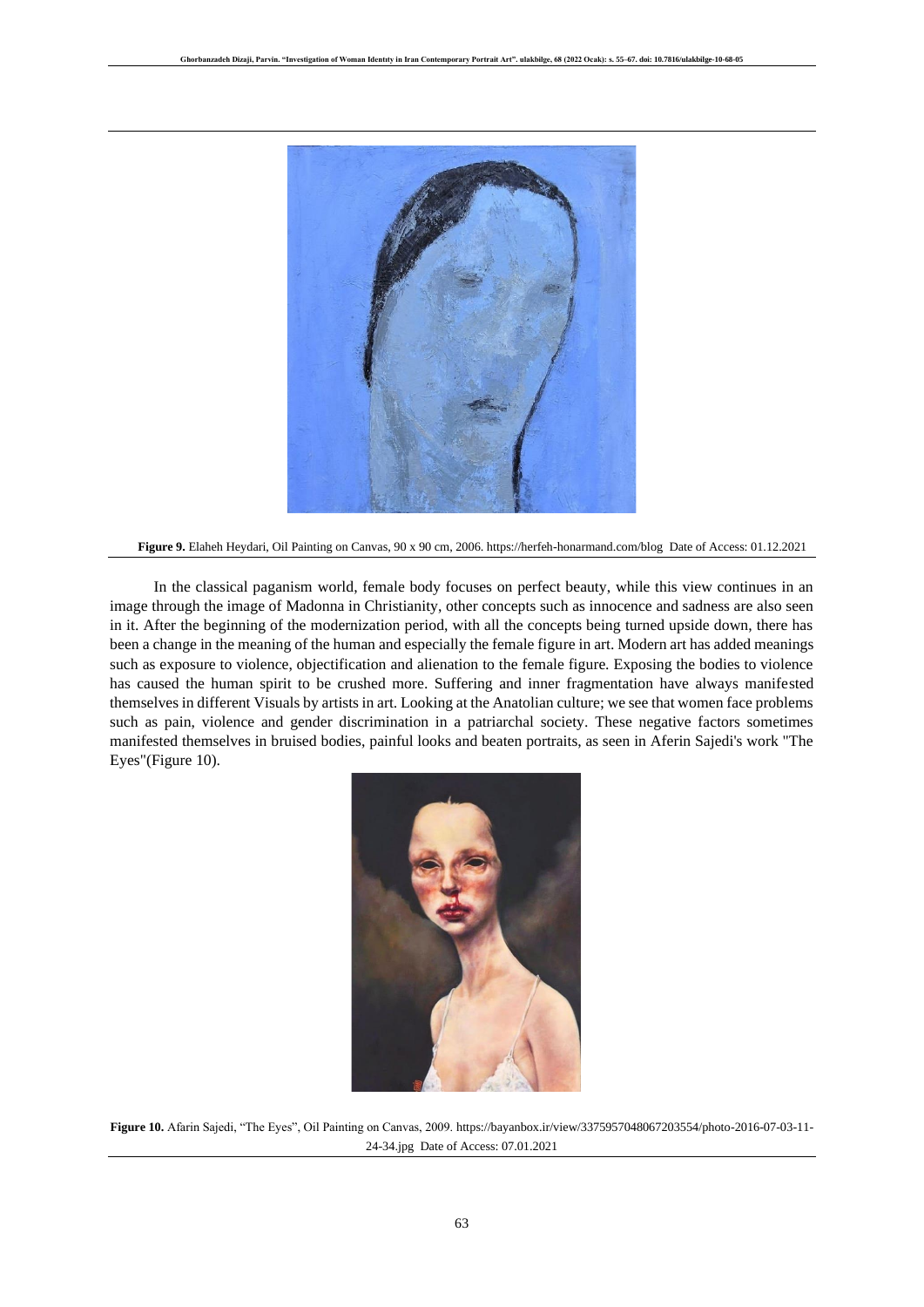The woman who displays her beautiful body gives a harsh message to her audience by not hiding her expressive pain in her portrait. Her silent eyes, which almost represent darkness, tell a deep and painful life story. While the harmony of cold and warm colors gives peace on the one hand, on the other hand it highlights the ruthlessness of violence by emphasizing the warmth of blood in the woman's portrait. Although this painting is thought to be the image of the silent scream of an Iranian contemporary woman; it is also the cry of all women who have been subjected to violence. In the painting "Tranquility II", the researcher exhibits the same stillness and silence; It is possible to see the pain and sadness in the soul's body mold with an expressionism approach (Figure 11). According to Teber (2013)" In these works of the Expressionists, there is no safe shelter to protect either the body or the soul anymore; a transcendent homelessness and intense sadness emerged as a radical reaction to these events" (p.310). Immortal unhappiness that takes shelter under an innocent smile; shows up with the mysterious gaze of the woman. This is the artist's effort to reveal the hidden truth behind the painful smile. Klee (2006) defines the emotions in his portrait paintings as follows; "Pictures of cute or serious, soothing or scary, sad or laughing look at us, more or less maintaining tension. From humor they reach pain and watch us in all the diversity of the psycho-physinomic dimension" (p. 28).



**Figure 11.** Ghorbanzadeh, P. "Gizemli Acılar II" Serisinden, "Tranquility II ". Mixed Media on Canvas. 120 X 100 Cm. 2019. Photograph of the Researcher

Incorporating intuition in a work of art is considered a better approach because analysis is useless. Because, as Berger (2018) said: "If these pictures are pleasing, one should sincerely enjoy this pleasure; what we accept, like, may be what the artist meant, but May not (p.52). These portraits are an indication of the extent to which the artist was inspired by the religious traditions of his country and the unfair oppression of women. In these paintings, by transitioning from closed thoughts to freedom, despite all the mysterious pain; the display of calmness and peace in mimics makes the female figure appear stronger. These works, which show bodies covered with unreal textures, proportional appearances of figures and an expressionist approach in general, also emphasizes that the artist is a successful designer and draftsman. In these paintings, the artist also takes into account the mood of the figure in her portraits, which she creates by using line and color freely, without depending on realism. As an Anatolian woman painter, the artist, who made her mental state felt in her works, tried to reflect her calmness and anger with her random brush strokes and the colors that she used (Figure 12).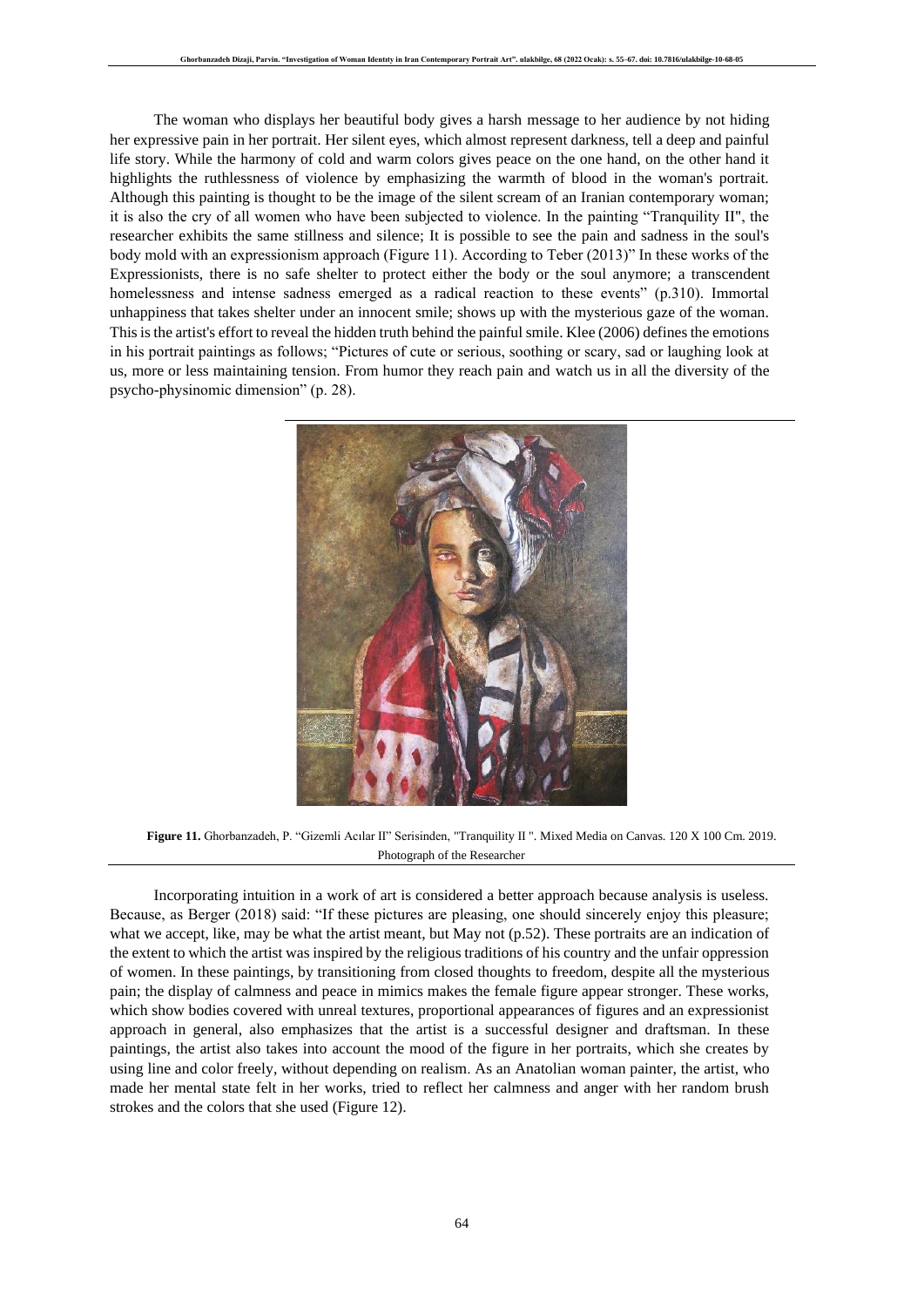

**Figure 12.** Ghorbanzadeh, P. "Mysterious Sorrows II" series, "Tranquility III ". Mixed Media on Canvas. 120 X 100 Cm. 2019. Photograph of the Researcher

Women artists usually tell their own life stories and cultures in the female figures that they draw. Thus, we see that the difficulties experienced, discrimination, loneliness, violence and natural life are reflected in their work. In the work named "Tranquility III", some oppressive traditions and prohibitions that women live in society are presented with the woman's stance of loneliness. The synthesis and intellectual dimension related to the body and the portrait in the studied female body samples constitute the basic dynamic of the paint language. The bodies in the "Mysterious Sorrows II" series scream their pain in silence instead of fake smiles. But this shout, is a silent and secret cry, not as expressive as Bacon's or Edvard Munch's. The bodies and portraits of the researcher that emerged under this series show the visually of emotional pain. Sometimes we see portraits that speak with body language that are silent with sad eyes, and sometimes we can see wounded and rusted bodies that tell thousands of stories with brave eyes that stand upright. They have undergone yet another transformation, as their bodies become rusty, repulsive, and sometimes full of stone-like texture. The mysterious peace in the body and in the portraits is actually the mysterious pain under the body. These calm bodies are like a hidden piece of fire under the embers. These portraits are perhaps emotions death, loneliness, rebellion, abandonment, injustice, despair and ect. This portraits, it is the invisible and tangible face of painful feelings. Portraits of women representing these sufferings; It is possible to see pale, resistant and injured bodies as facial expressions trying to convey a message. The female body and portraits in the paintings of the researcher contain the point of view of an art understanding with antinaturalist and anti-aesthetic subjectivity against realism and idealism. The purpose of the artist is to express the trapped hidden feelings of an Anatolian woman in her inner world, through monochrome color, line, texture, plane and mass, with unique technical and artistic approaches. The result was see bodies that looked unreal and engulfed the entire body, looking like stone, metal and earth. Perhaps the most striking feature of these emerging figures is their high narration and expressive style. These portraits are the concrete life story of women in Anatolian culture and the representation of a daily person living in a certain climate buried in eternity. It is possible to say that the expressionist brush strokes and rusted metal textures used in these paintings are all mixed with the breathing of the skin and then polished with it, by hearing the scream of silence from the body language. Three-dimensional portraits that complete a two-dimensional background are the message of this contrast created by the artist. In other words, it is possible to think that these paintings were actually created as an aspect of Anatolian culture. Thus, the portraits of women that emerged in the light of these thoughts become an example of an Anatolian woman's painful life story. Female bodies, which seem devoid of fantasy, romance, exoticism and even eroticism, once again emphasize that humanity is a regardless of gender and an emotional being.

#### **Conclusion**

20th century of art; has been to seek the values below the quality art belonging to all places, times and understandings. On the other hand, only to express their inner selves, to pursue the essence rather than the reality and to reveal the invisible rather than the visible. In the post-modern world, the meaning of the female figure has turned to much different places with the opposition of new ideas to the concept that has become commonplace and the emergence of movements such as feminism. This point of view has revealed various strategies to include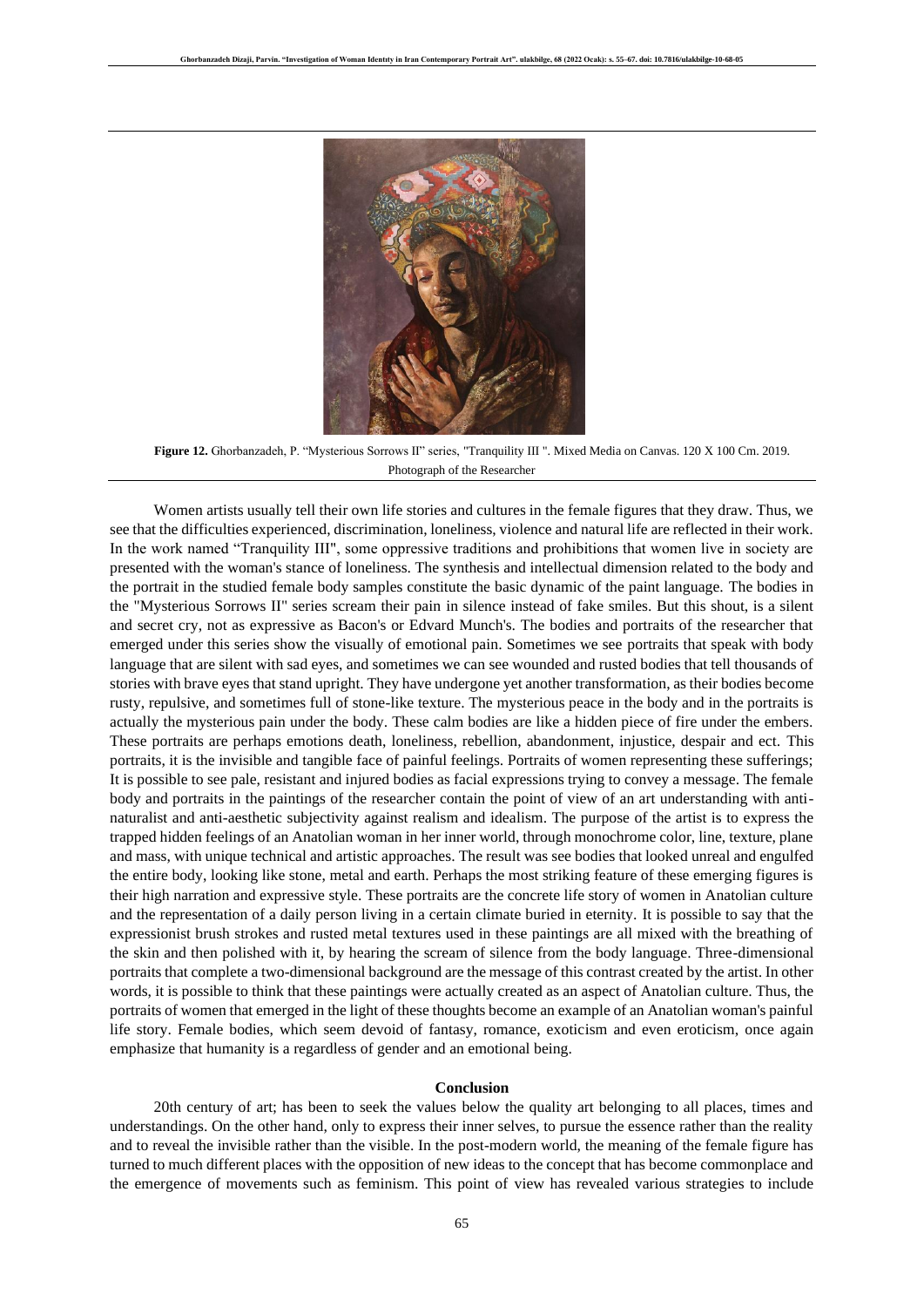women in the art world. Thus, throughout the history of art, the body and especially the female body and its portraits have been used for various purposes. Conceptual art approaches offered by modernity have also influenced Middle Eastern art and contemporary Iranian art. Especially these new art movements; managed to break away from the stereotypical traditional approaches and patriarchal thinking of women artists. As a result of this unique artistic understanding and movement, it is possible to see the rebirth of humanistic art with modern approaches. We also see that women artists occupy an important place in this new art approach. In today's Iranian art, although women face problems such as pain, violence and gender discrimination in a patriarchal society, their presence in art activities and art biennials is an indication that women have an important place in the field of painting. While the works originally created focused on social issues such as gender inequalities and identity politics, aesthetically, the works of female artists of this period were created with careful visual considerations. Finally, it can be concluded that female painters avoid subjectivity in non-theatrical situations where the female image is realistic and culturally clear in their works. However, naturalistic representations in the works of women painters are also lyrical, legendary and decorative. This research shows that women are rethinking and constructing their female identities. For example; female image in the works of artists such as Sonia Balassanian, Şirin Neşat, Rozirta Sheref Jahan is the symbol of a suspended, fragmented, restless and inflamed world. In the paintings of Saghar Pezeshkiyan and Shohreh Mehran's world is shown that loneliness, isolation and oppression. In the painting of Rana Farnood and Elaheh Heydari's image of a world is that shown sad and scared. Also, it can be seen the image of a suffering and disturbed woman in the paintings of Afarin Sajedi and Parvin Ghorbanzadeh. These studies are examples of the rethinking female identity. As a result of the research; it has been seen that the paintings of women artists are a story of revolt of existing oppressive ideas, independent of traditional Iranian painting. In addition, the portraits of women in the works of Iranian contemporary women artists are considered as concrete indicators and visual signs of the modern approach in connection with Iranian pictorial traditions. In other words, it is possible to think that these paintings were actually created as an aspect of Anatolian culture.

#### **References**

- Akbulut, D. (2012). *Resim neyi anlatır.* Etik Yayınları. ISBN-13: 9789758565818.
- Amirsadeghi, Hossein. (2009). *Different Sames: New Perspectives in Contemporary Iranian Art*. Thames & Hudson. [ISBN](https://fa.wikipedia.org/wiki/%D8%B4%D9%85%D8%A7%D8%B1%D9%87_%D8%A7%D8%B3%D8%AA%D8%A7%D9%86%D8%AF%D8%A7%D8%B1%D8%AF_%D8%A8%DB%8C%D9%86%E2%80%8C%D8%A7%D9%84%D9%85%D9%84%D9%84%DB%8C_%DA%A9%D8%AA%D8%A7%D8%A8) [978-0500976975,](https://fa.wikipedia.org/wiki/%D9%88%DB%8C%DA%98%D9%87:%D9%85%D9%86%D8%A7%D8%A8%D8%B9_%DA%A9%D8%AA%D8%A7%D8%A8/978-0500976975) 2009.
- Berger, J. (2018). *Portreler: Sanatçılar üzerine yazılar* (1.Baskı). (B. Eyüboğlu, Çev.). Metis Publications. ISBN-13: 978- 605-316-132-5.
- Babazadeh, H., Bayhan, A. A., & Özışık, C. D. (2017). *Çağdaş Dönem İran Görsel Sanatı ve Sanatçıları Üzerine Bir Değerlendirme*, International Periodical for the Languages, Literature and History of Turkish or Turkic Volume 12/13, 31-70. ISSN: 1308-2140, Ankara-Turkey.

Daftari, F., ve Diba, L. S. (2013). *Iran Modern. [Asia Society](https://fa.wikipedia.org/wiki/%D8%A7%D9%86%D8%AC%D9%85%D9%86_%D8%A2%D8%B3%DB%8C%D8%A7)*. [ISBN](https://fa.wikipedia.org/wiki/%D8%B4%D9%85%D8%A7%D8%B1%D9%87_%D8%A7%D8%B3%D8%AA%D8%A7%D9%86%D8%AF%D8%A7%D8%B1%D8%AF_%D8%A8%DB%8C%D9%86%E2%80%8C%D8%A7%D9%84%D9%85%D9%84%D9%84%DB%8C_%DA%A9%D8%AA%D8%A7%D8%A8) [978-0300197365.](https://fa.wikipedia.org/wiki/%D9%88%DB%8C%DA%98%D9%87:%D9%85%D9%86%D8%A7%D8%A8%D8%B9_%DA%A9%D8%AA%D8%A7%D8%A8/978-0300197365)

- Eigner, S. (2015) Art of the Middle East: Modern and Contemporary Art of the Arab World and Iran. Merrell Publishers. [ISBN](https://fa.wikipedia.org/wiki/%D8%B4%D9%85%D8%A7%D8%B1%D9%87_%D8%A7%D8%B3%D8%AA%D8%A7%D9%86%D8%AF%D8%A7%D8%B1%D8%AF_%D8%A8%DB%8C%D9%86%E2%80%8C%D8%A7%D9%84%D9%85%D9%84%D9%84%DB%8C_%DA%A9%D8%AA%D8%A7%D8%A8) [978-1858946283.](https://fa.wikipedia.org/wiki/%D9%88%DB%8C%DA%98%D9%87:%D9%85%D9%86%D8%A7%D8%A8%D8%B9_%DA%A9%D8%AA%D8%A7%D8%A8/978-1858946283)
- Ekhtiar, M. (1998). *"From Workshop and Bazzar to Academy, Royal Persian Paintings, the Qagar Epoch-1785-1925"*. Edited By Lila Diba. Brooklyn Museum of Art in association with I.B. Tauris Publishers.
- Foucault, M. (2006). *The order of discourse, (*گفتار نظم*(*.) B. Perham, Çev.). Agâh Publications. (Original work was published in 1970-1981).
- Ghorbanzadeh. D, P. (2017). Sanatın Gizemlı̇ Nesnesı̇, Beden. *Asos Journal. Akademik Sosyal Araştırmalar Dergisi*. 5(60), 537-550.
- Grigor, T. (2014). *Contemporary Iranian Art: From Street to the Studio*. Reaktion Books. [ISBN](https://fa.wikipedia.org/wiki/%D8%B4%D9%85%D8%A7%D8%B1%D9%87_%D8%A7%D8%B3%D8%AA%D8%A7%D9%86%D8%AF%D8%A7%D8%B1%D8%AF_%D8%A8%DB%8C%D9%86%E2%80%8C%D8%A7%D9%84%D9%85%D9%84%D9%84%DB%8C_%DA%A9%D8%AA%D8%A7%D8%A8) [978-1780232706.](https://fa.wikipedia.org/wiki/%D9%88%DB%8C%DA%98%D9%87:%D9%85%D9%86%D8%A7%D8%A8%D8%B9_%DA%A9%D8%AA%D8%A7%D8%A8/978-1780232706)
- Guderzi, M. (2007). ایران معاصر نقاشی در هویت جستجوی) 2rd edition). Publication of science and culture. Tahran.

Issa, R. (2001). *Iranian Contemporary Art.* Booth-Clibborn. [ISBN](https://fa.wikipedia.org/wiki/%D8%B4%D9%85%D8%A7%D8%B1%D9%87_%D8%A7%D8%B3%D8%AA%D8%A7%D9%86%D8%AF%D8%A7%D8%B1%D8%AF_%D8%A8%DB%8C%D9%86%E2%80%8C%D8%A7%D9%84%D9%85%D9%84%D9%84%DB%8C_%DA%A9%D8%AA%D8%A7%D8%A8) [978-1861542069,](https://fa.wikipedia.org/wiki/%D9%88%DB%8C%DA%98%D9%87:%D9%85%D9%86%D8%A7%D8%A8%D8%B9_%DA%A9%D8%AA%D8%A7%D8%A8/978-1861542069) 2001.

- korsmeyer, C. (2004). *Gender and Aesthetics: An Introduction* (Volume in series, Understanding Feminist Philosophy, general editor linda alcoff). London: Routledge.
- Kostrzewa, T. (1999). *"Fayyum Portreleri",* Kültür ve Sanat Dergisi. Issue 15. İstanbul: Portakal Yayınları.

Klee, P. (2006). Çağdaş Sanat Kuramı, (On Modern Art). (M. Dündar, Çev.). *Dost Kitabevi Publications*. ISBN:

- 9789752982185. (Original work was published in 1966). Keshmirshekan, H. (2011). *Amidst Shadow and Light, Contemporary İranian Art and Artists*, (1 edition). Liaoning Creative Press Ltd. ISBN: 978-780-2134-95-9.
- Mohammadriza, M., Masume, T & Abdollahi H. (2014). "اسالم جهان ژئوپولیتیک در هنر گفتمانهای تحلیل". *Tehran University of Arts. National Studies*, (İn Summer- 1392 H.ş). Tahran. Volume 14, Number 2 (54), 73- 97.
- Nochlin, L. (1992). *Women, Art, and Power, Visual Theory*. Edited By Bryson. Polity Press, 1992.
- Naraghi, S. (2007). *"Feminist Aesthetics*". İn: Women's Monthly. No. 144, P: 45.
- Teber, S. (2013). *Melankoli* (5rd edition). İstanbul: Say Yayınları. (Original work was published in 1997).